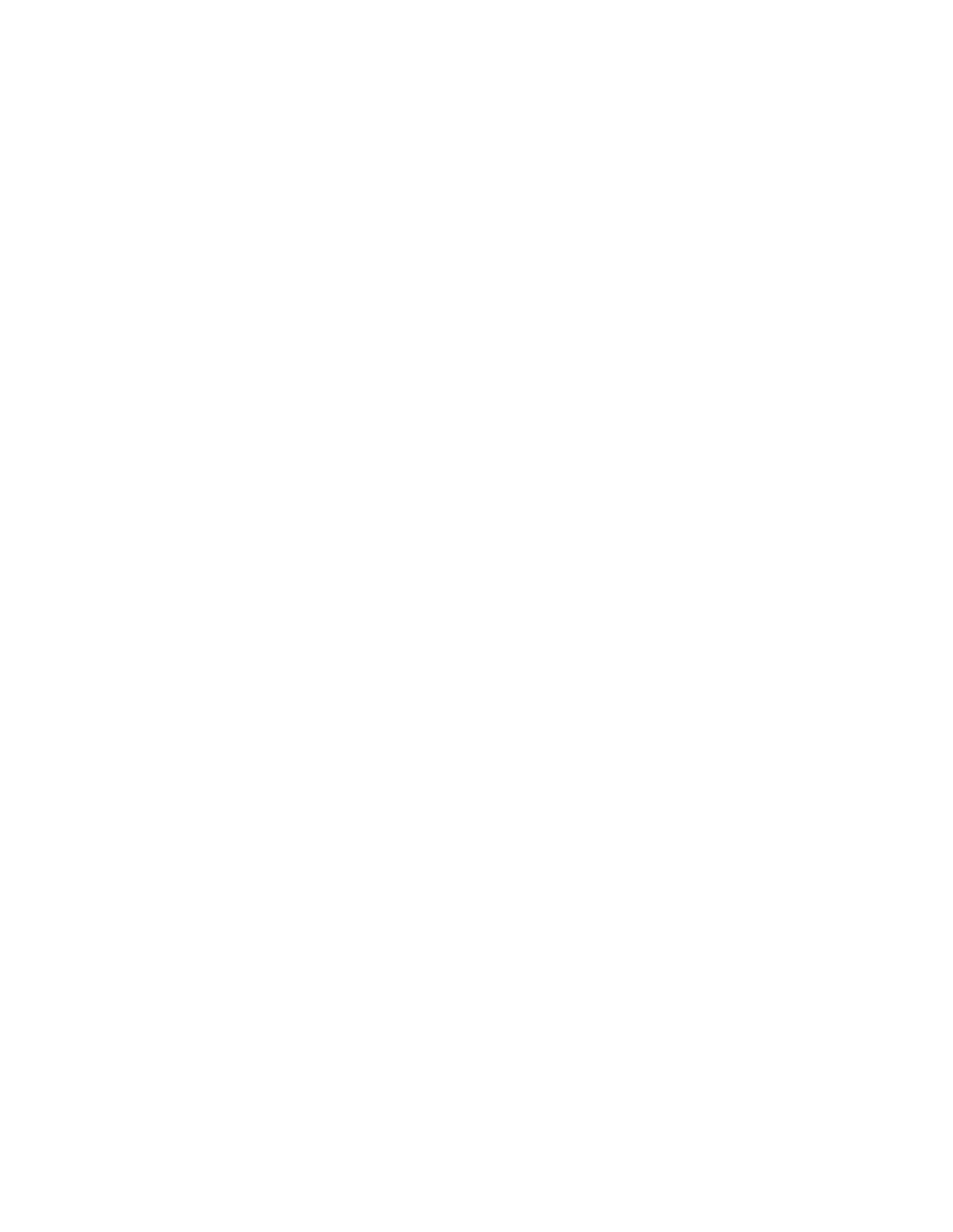## **SECTION 13446 VALVE AND GATE OPERATIONS**

#### <span id="page-2-0"></span>**PART 1 - GENERAL**

#### <span id="page-2-1"></span>1.01 SUMMARY

A. Section Includes: Valve and gate operators, handwheel operators, bench stands, floor stands, accessory equipment and floor boxes, and key operated valves.

#### <span id="page-2-2"></span>1.02 REFERENCES

- A. Aluminum Association (AA):
	- 1. DAF-45 Designation System for Aluminum Finishes.

#### <span id="page-2-3"></span>1.03 SUBMITTALS

A. Shop Drawings: Include shop drawings for hydraulic gate lifts with shop drawings for gates as integrated units.

#### <span id="page-2-4"></span>1.04 QUALITY ASSURANCE

- A. Provide valve operators integral with valve or gate, except for T-wrenches or keys, and portable operators intended to operate more than 1 valve.
- B. Provide similar operators by 1 manufacturer.
- C. Provide gates and hand operating lifts by 1 manufacturer.
- D. Provide hydraulic gate lifts by 1 manufacturer.
- E. Provide hydraulic valve operators and motorized operators by 1 manufacturer.

#### <span id="page-2-5"></span>1.05 MAINTENANCE

- A. Extra Materials:
	- 1. Key Operated Valve Keys or Wrenches: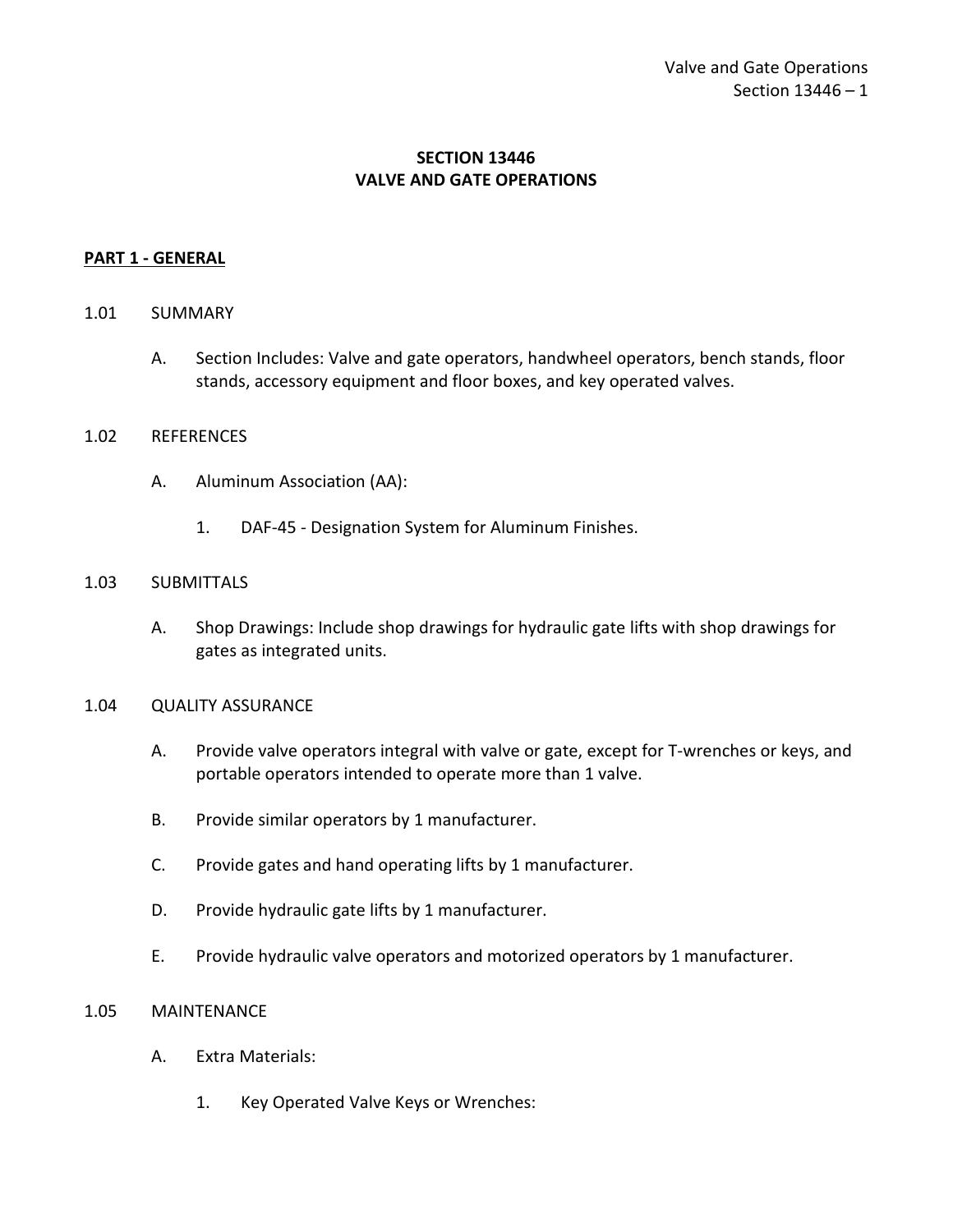Valve and Gate Operations Section 13446 – 2

> a) Furnish a minimum 4 keys with 4 foot shafts and 3 foot pipe handles or wrenches with 4 foot shafts and 3 foot handles for operating key operated valves.

## <span id="page-3-0"></span>**PART 2 - PRODUCTS**

#### <span id="page-3-1"></span>2.01 MATERIALS

- A. Valve and Gate Operators:
	- 1. Stem Covers: Aluminum pipe; threaded cap on top; bolted aluminum flange on bottom; 1 by 12 inch slots cut at 18 inches on center in front and back of pipe; capable of covering threaded portion of greased stems that project above operators when gates or valves are opened or closed.
	- 2. Stem Cover Flanges, Pipes and Caps: Etched and anodized to produce chemical finishes in accordance with AA C 22, medium matte finish, and AA A 41 clear anodic coating, or described in AA publication 45, after fabrication.
	- 3. Gate Stem Covers: Concentric with stem.
	- 4. Position Indicators: Tail rods on hydraulic cylinders, or dial indicators with clear full-open and closed position indicators, calibrated in number of turns or percentage of opening.
	- 5. Manual or Power Operator Size: Sized to deliver maximum force required under most severe specified operating condition, including static and dynamic forces, seat and wedge friction, and seating and unseating forces with safety factor of 5, unless otherwise specified.
	- 6. Operator Size: Capable of supporting weight of suspended shafting unless carried by bottom thrust bearings; shaft guides with wall mounting brackets.
	- 7. Provisions for Alternate Operation: Where specified or indicated on the Drawings, position and equip crank or handwheel operated geared valve operators or lifts for alternate operation with tripod mounted portable gate operators.
	- 8. Operation: Counterclockwise to open with suitable and adequate stops, capable of resisting at least twice normal operating force to prevent overrun of valve or gate in open or closed position.
	- 9. Open Direction Indicator: Cast arrow and legend indicating direction to rotate operator on handwheel, chain wheel rim, crank, or other prominent place.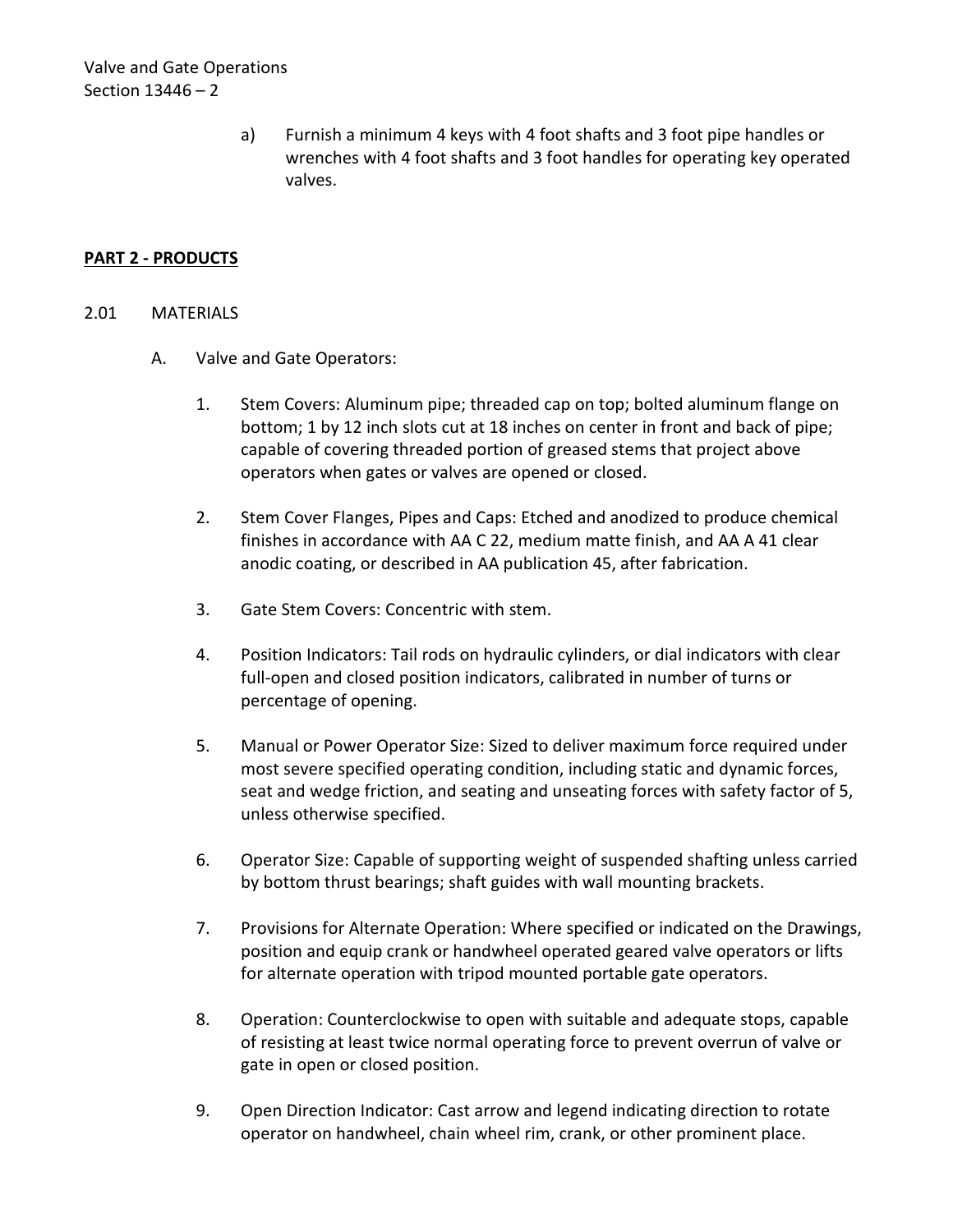- 10. Buried Operator Housing: Oil and watertight, specifically designed for buried service, factory packed with suitable grease, completely enclosed space between operator housing and valve body so that no moving parts are exposed to soil; provide operators with 2 inch square AWWA operating nut.
- 11. Worm Gear Operators: Provide gearing on worm gear operators that is self-locking with gear ratio such that torque in excess of 160 foot-pounds will not need to be applied to operate valve at most adverse conditions for which valve is designed.
- 12. Traveling Nut Operators: Capable of requiring maximum 100 foot-pounds of torque when operating valve under most adverse condition; limit stops on input shaft of manual operators for fully open and closed positions; non-moving vertical axis of operating nut when opening or closing valve.
- B. Handwheel Operators:
	- 1. Manufacturers: One of the following or equal:
		- a) Rodney Hunt Company.
		- b) Waterman Industries, Incorporated.
		- c) H. Fontaine.
	- 2. Mounting: Floor stand or bench stand.
	- 3. Bearings above and below Finished Threaded Bronze Operating Nut: Ball or roller.
	- 4. Wheel Diameter: Minimum 24 inch.
	- 5. Indicator: Counterclockwise opening with arrow, and word OPEN cast on top of handwheel indicating direction for opening.
	- 6. Pull to Operate: Maximum 40 pounds pull at most adverse design condition.
	- 7. Stem Travel Limiting Device: Setscrew locked stop nuts above and below lift nut.
	- 8. Grease Fittings: Suitable for lubrication of bearings.
- C. Hand-cranked Geared Operators:
	- 1. Type: Single removable crank; fully enclosed.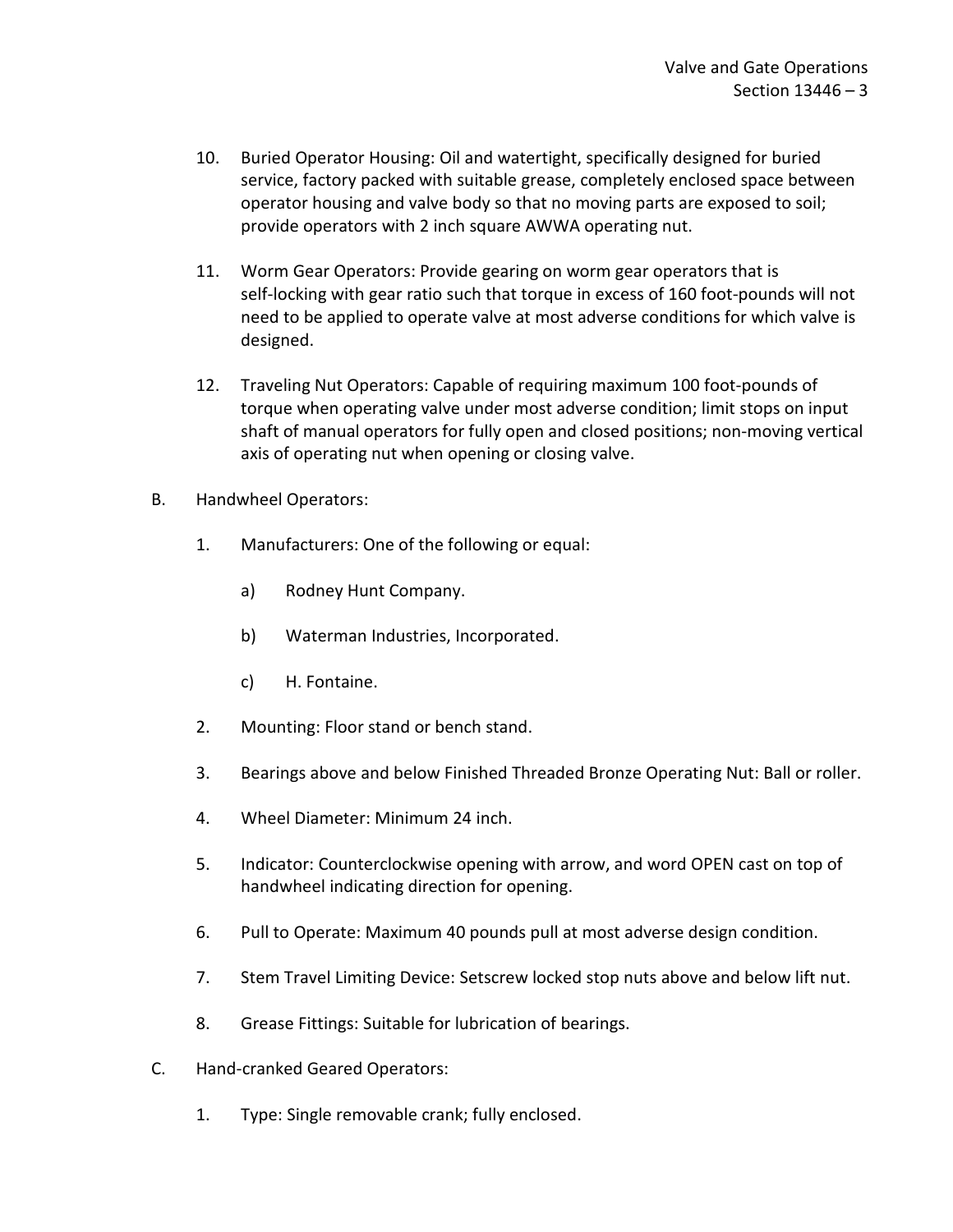- 2. Mounting: Floor and bench stand.
- 3. Operating Nut: When scheduled for portable operators.
- 4. Geared Lifts: 2-speed with minimum ratio of 4 to 1.
- 5. Teeth on Gears, Spur Pinions, Bevel Gears, and Bevel Pinions: Cut.
- 6. Lift Nuts: Cast manganese bronze.
- 7. Exterior Surfaces on Cast-Iron Lift Parts: Smooth.
- 8. Bearings above and below Flange on Lift Nuts: Ball or roller; capable of taking thrust developed by opening and closing of gates under maximum operating head; with bronze sleeve bearings and sufficient grease fittings for lubrication of moving parts, including bearings and gears.
- 9. Crank Rotation Indicator: Cast arrow with word OPEN in prominent location readily visible indicating correct rotation of crank to open gate.
- 10. Hand Cranks: 15 inch radius; requiring maximum 25 pounds pull to operate gate at maximum operating head; with:
	- a) Revolving brass sleeves.
	- b) Gears, spur pinions, bevel gears, and bevel pinions with cut teeth.
	- c) Cast manganese bronze lift nuts.
	- d) Cast-iron lift parts with smooth exterior surfaces.
- 11. Indicator: Dial position type mounted on gear operator; enclosed in cast-iron or aluminum housing with clear plastic cover; marked with fully open,  $3/4$ ,  $\Box$ ,  $1/4$ , and closed positions.
- D. Floor Boxes:
	- 1. Manufacturers: One of the following or equal:
		- a) Waterman industries, Inc.
		- b) \_\_\_\_\_\_\_\_\_\_\_\_\_\_\_\_\_\_\_\_\_\_\_\_\_\_\_\_\_\_\_\_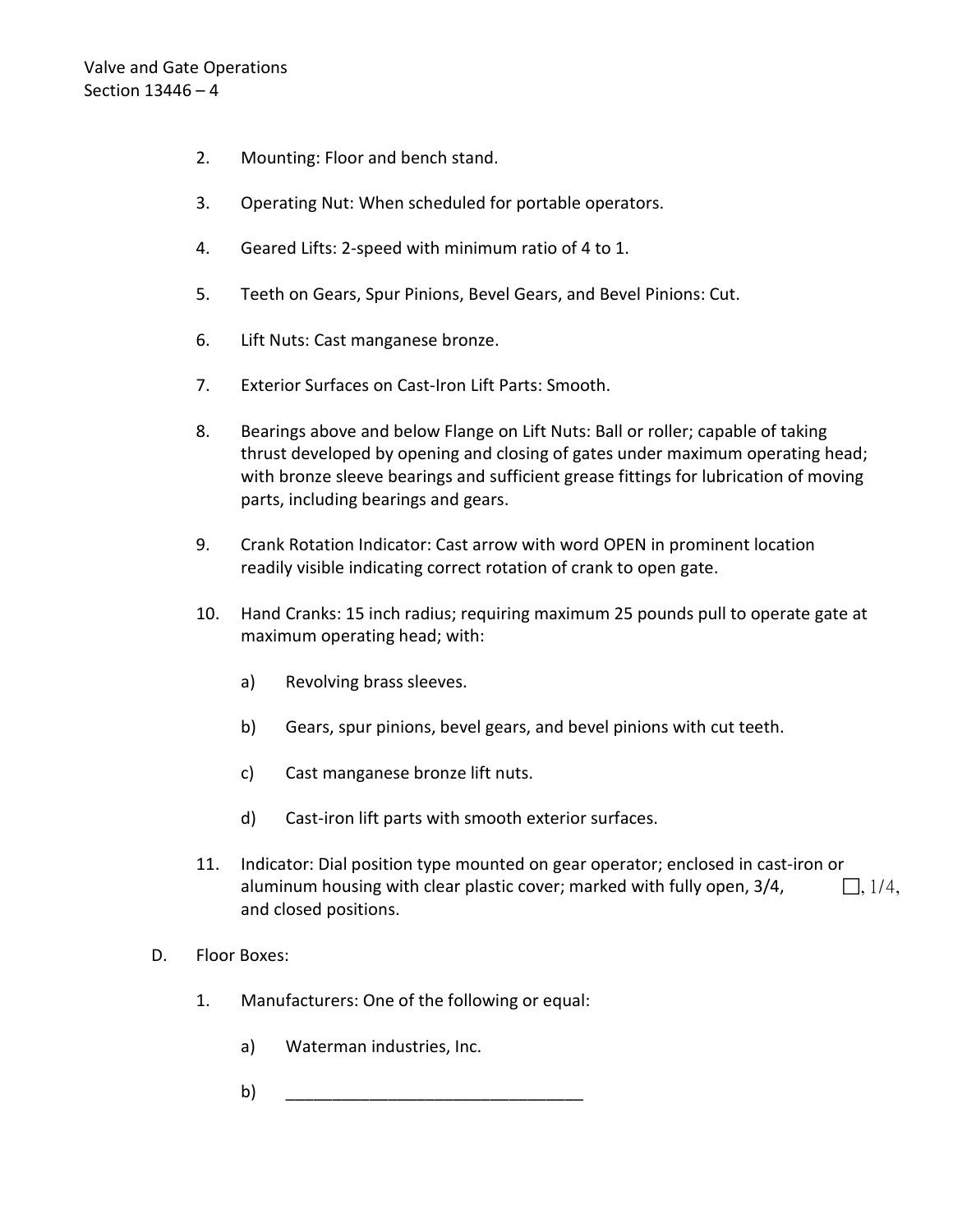- 2. Floor Boxes: Cast-iron; with:
	- a) Counter type indicator.
	- b) Hinged, lockable lid with directional arrow.
	- c) 2 inch square AWWA operating nut.
- E. Floor Stands:
	- 1. Manufacturers: One of the following or equal:
		- a) Rodney Hunt Company.
		- b) Waterman industries, Inc.
		- c) H. Fontaine.
	- 2. Floor Stand Assemblies: Heavy-duty cast-iron, suitable for mounting specified operator.
- F. Bench Stands:
	- 1. Bench Stands: Handwheel operators or hand crank, geared operators conforming to hand-cranked geared operator requirements, except capacity to be mounted on haunch, wall bracket, or self-contained gate yoke.
- G. Accessory Equipment:
	- 1. Wall Brackets or Haunches: As indicated on the Drawings.
	- 2. Stems: Stainless steel; sized to match output of operator; minimum gate or valve operating stem diameter; maximum 200 slenderness ratio.
	- 3. Stem Couplings: Stainless steel; internally threaded to match stem; lockable to stem by set screw.
	- 4. Stem Guides: Cast-iron with silicon bronze bushing; maximum 200 slenderness ratio; capable of being mounted with wall bracket; adjustable in 2 directions.
	- 5. Wall Brackets: Cast-iron, capable of withstanding output of operator, adjustable in 2 directions.
	- 6. Stem Stuffing Boxes: Cast-iron, with adjustable gland and packing.